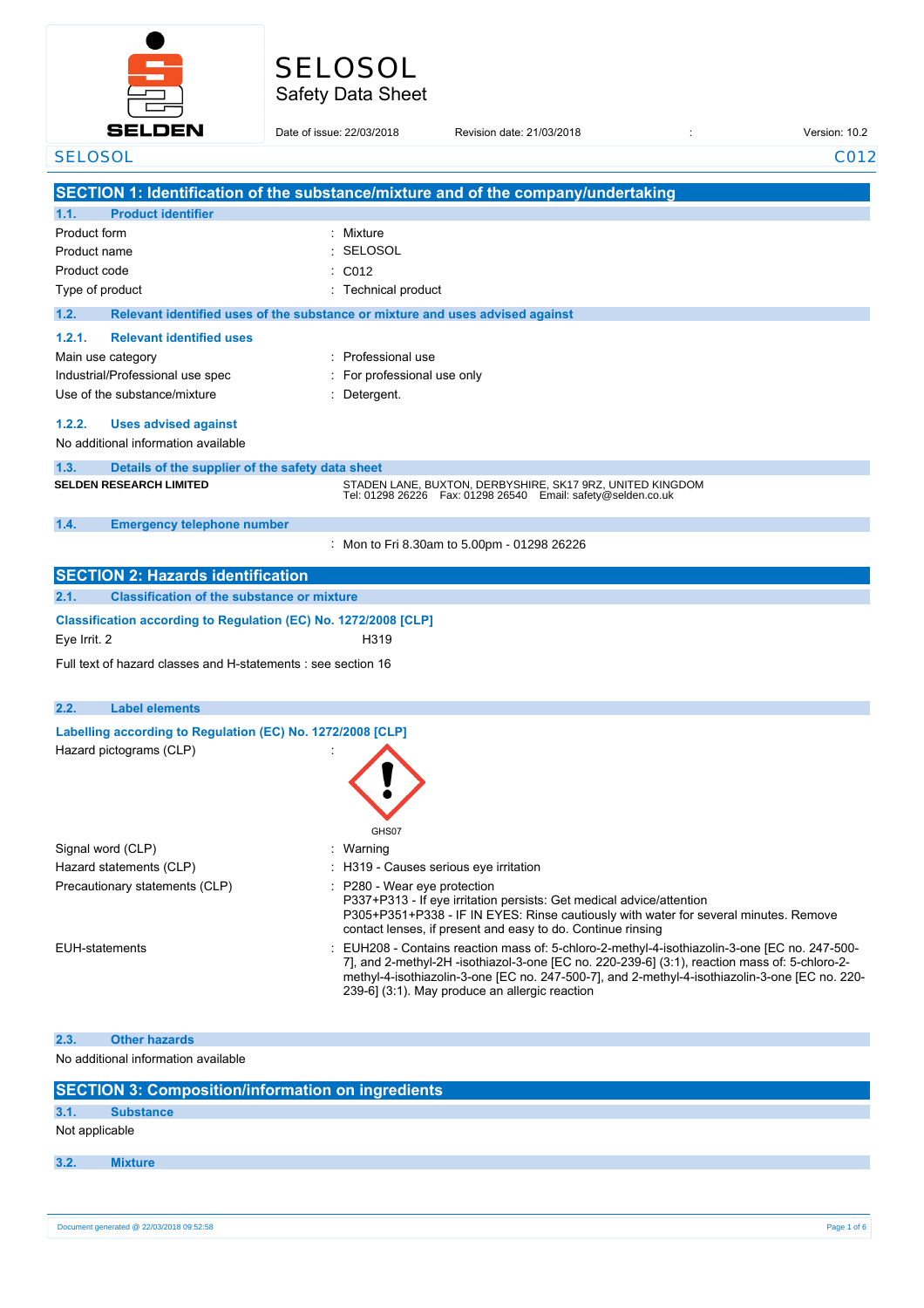## SELOSOL CO12

## Safety Data Sheet

| <b>Name</b>        | <b>Product identifier</b> | $\frac{9}{6}$ | <b>Classification according to</b><br><b>Regulation (EC) No.</b><br><b>1272/2008 [CLP]</b> |
|--------------------|---------------------------|---------------|--------------------------------------------------------------------------------------------|
| Alcohol Alkoxylate | (CAS No) 166736-08-9      | $1 - 5$       | Acute Tox. 4 (Oral), H302<br>Eye Dam. 1, H318                                              |

Full text of H-statements: see section 16

| <b>SECTION 4: First aid measures</b>                                                                                              |                                                                                                                                                                                               |  |  |
|-----------------------------------------------------------------------------------------------------------------------------------|-----------------------------------------------------------------------------------------------------------------------------------------------------------------------------------------------|--|--|
| <b>Description of first aid measures</b><br>4.1.                                                                                  |                                                                                                                                                                                               |  |  |
| First-aid measures general                                                                                                        | : Get medical advice/attention if you feel unwell.                                                                                                                                            |  |  |
| First-aid measures after inhalation                                                                                               | Remove person to fresh air and keep comfortable for breathing.                                                                                                                                |  |  |
| First-aid measures after skin contact                                                                                             | Wash with plenty of soap and water.                                                                                                                                                           |  |  |
| First-aid measures after eye contact                                                                                              | IF IN EYES: Rinse cautiously with water for several minutes. Remove contact lenses, if present<br>and easy to do. Continue rinsing. If eye irritation persists: Get medical advice/attention. |  |  |
| First-aid measures after ingestion                                                                                                | : Give nothing or a little water to drink. Get medical advice/attention if you feel unwell.                                                                                                   |  |  |
| 4.2.<br>Most important symptoms and effects, both acute and delayed                                                               |                                                                                                                                                                                               |  |  |
| Symptoms/injuries after inhalation                                                                                                | : May cause respiratory irritation.                                                                                                                                                           |  |  |
| Symptoms/injuries after skin contact                                                                                              | Repeated exposure may cause skin dryness or cracking.                                                                                                                                         |  |  |
| Symptoms/injuries after eye contact                                                                                               | Causes eye irritation.                                                                                                                                                                        |  |  |
| Symptoms/injuries after ingestion                                                                                                 | May cause a light irritation of the linings of the mouth, throat, and gastrointestinal tract.                                                                                                 |  |  |
| 4.3.                                                                                                                              | Indication of any immediate medical attention and special treatment needed                                                                                                                    |  |  |
| Treat symptomatically.                                                                                                            |                                                                                                                                                                                               |  |  |
| <b>SECTION 5: Firefighting measures</b>                                                                                           |                                                                                                                                                                                               |  |  |
| <b>Extinguishing media</b><br>5.1.                                                                                                |                                                                                                                                                                                               |  |  |
| Suitable extinguishing media                                                                                                      | : Carbon dioxide. Dry powder. Foam.                                                                                                                                                           |  |  |
| 5.2.<br>Special hazards arising from the substance or mixture                                                                     |                                                                                                                                                                                               |  |  |
| No additional information available                                                                                               |                                                                                                                                                                                               |  |  |
| 5.3.<br><b>Advice for firefighters</b>                                                                                            |                                                                                                                                                                                               |  |  |
| No additional information available                                                                                               |                                                                                                                                                                                               |  |  |
| <b>SECTION 6: Accidental release measures</b>                                                                                     |                                                                                                                                                                                               |  |  |
| 6.1.<br>Personal precautions, protective equipment and emergency procedures                                                       |                                                                                                                                                                                               |  |  |
| 6.1.1.<br>For non-emergency personnel                                                                                             |                                                                                                                                                                                               |  |  |
| Emergency procedures                                                                                                              | Evacuate unnecessary personnel.                                                                                                                                                               |  |  |
| 6.1.2.<br>For emergency responders                                                                                                |                                                                                                                                                                                               |  |  |
| Protective equipment                                                                                                              | : Use personal protective equipment as required.                                                                                                                                              |  |  |
| 6.2.<br><b>Environmental precautions</b>                                                                                          |                                                                                                                                                                                               |  |  |
| Avoid release to the environment.                                                                                                 |                                                                                                                                                                                               |  |  |
| 6.3.<br>Methods and material for containment and cleaning up                                                                      |                                                                                                                                                                                               |  |  |
| For containment                                                                                                                   | : Collect spillage.                                                                                                                                                                           |  |  |
| Methods for cleaning up                                                                                                           | Soak up spills with inert solids, such as clay or diatomaceous earth as soon as possible.                                                                                                     |  |  |
| <b>Reference to other sections</b><br>6.4.                                                                                        |                                                                                                                                                                                               |  |  |
| For further information refer to section 8: "Exposure controls/personal protection". For further information refer to section 13. |                                                                                                                                                                                               |  |  |
| <b>SECTION 7: Handling and storage</b>                                                                                            |                                                                                                                                                                                               |  |  |
| <b>Precautions for safe handling</b><br>7.1.                                                                                      |                                                                                                                                                                                               |  |  |
| Precautions for safe handling<br>: Avoid contact with eyes.                                                                       |                                                                                                                                                                                               |  |  |
| Hygiene measures<br>: Do not eat, drink or smoke when using this product.                                                         |                                                                                                                                                                                               |  |  |
| Conditions for safe storage, including any incompatibilities                                                                      |                                                                                                                                                                                               |  |  |
|                                                                                                                                   |                                                                                                                                                                                               |  |  |
| 7.2.                                                                                                                              |                                                                                                                                                                                               |  |  |
| Technical measures                                                                                                                | Does not require any specific or particular technical measures.                                                                                                                               |  |  |
| Storage conditions<br>Incompatible products                                                                                       | : Keep container closed when not in use.<br>: Oxidizing agent. Strong acids. Strong bases.                                                                                                    |  |  |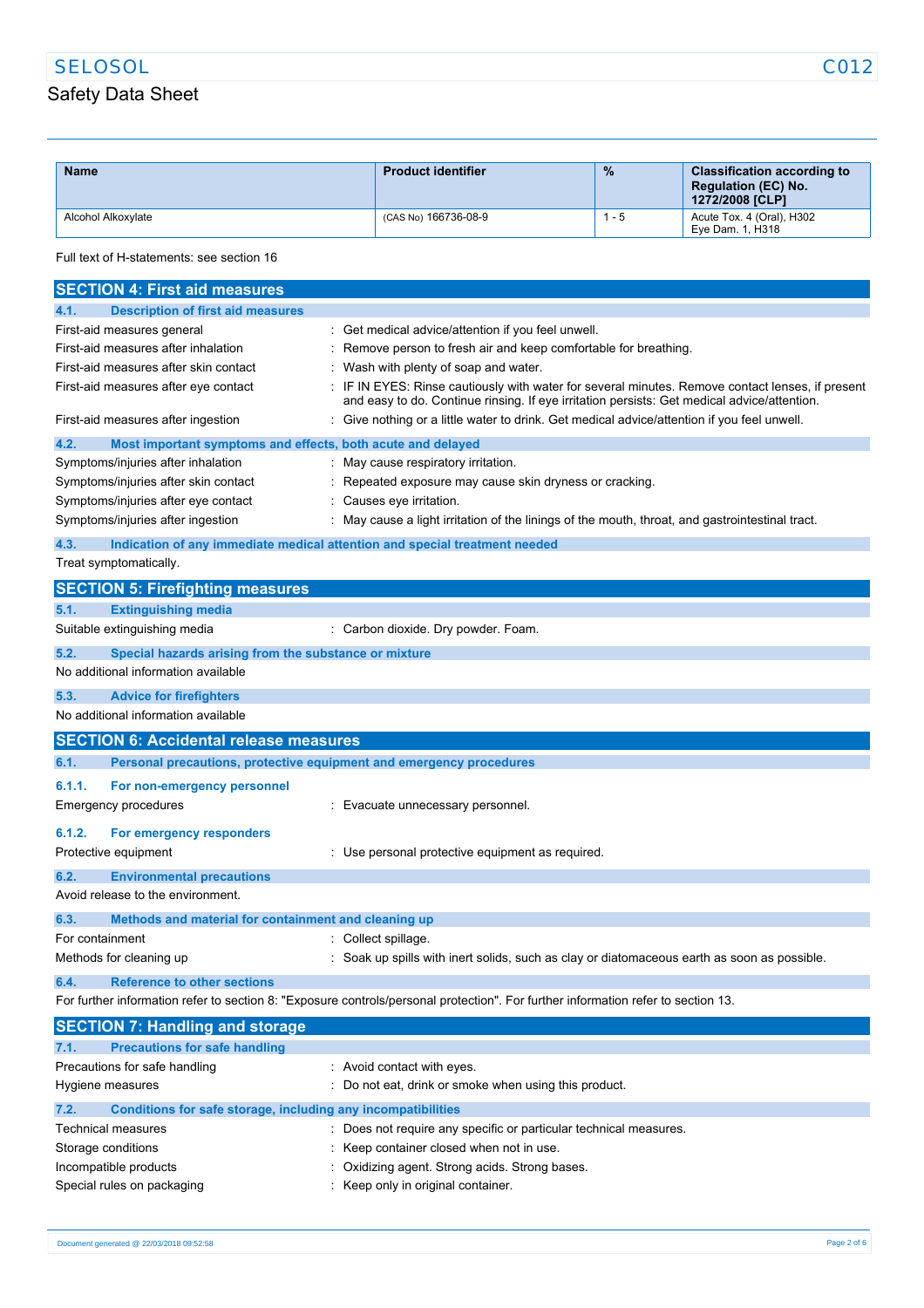### Safety Data Sheet

### **7.3. Specific end use(s)**

No additional information available

### **SECTION 8: Exposure controls/personal protection**

|  | 8.1. |  | <b>Control parameters</b> |
|--|------|--|---------------------------|
|--|------|--|---------------------------|

No additional information available

| 8.2.            | <b>Exposure controls</b>          |                                                        |
|-----------------|-----------------------------------|--------------------------------------------------------|
|                 | Materials for protective clothing | : Not required for normal conditions of use            |
| Hand protection |                                   | : In case of repeated or prolonged contact wear gloves |
| Eye protection  |                                   | : Safety glasses                                       |
|                 | Skin and body protection          | : Not required for normal conditions of use            |
|                 | Respiratory protection            | : Not required for normal conditions of use            |
|                 |                                   |                                                        |



| <b>SECTION 9: Physical and chemical properties</b>            |                     |  |  |
|---------------------------------------------------------------|---------------------|--|--|
| Information on basic physical and chemical properties<br>9.1. |                     |  |  |
| Physical state                                                | : Liquid            |  |  |
| Appearance                                                    | Mobile liquid.      |  |  |
| Colour                                                        | Yellow.             |  |  |
| Odour                                                         | odourless.          |  |  |
| Odour threshold                                               | No data available   |  |  |
| pH                                                            | 10.8                |  |  |
| Relative evaporation rate (butylacetate=1)                    | No data available   |  |  |
| Melting point                                                 | No data available   |  |  |
| Freezing point                                                | No data available   |  |  |
| Boiling point                                                 | No data available   |  |  |
| Flash point                                                   | No data available   |  |  |
| Auto-ignition temperature                                     | No data available   |  |  |
| Decomposition temperature                                     | No data available   |  |  |
| Flammability (solid, gas)                                     | No data available   |  |  |
| Vapour pressure                                               | No data available   |  |  |
| Relative vapour density at 20 °C                              | No data available   |  |  |
| Relative density                                              | -1                  |  |  |
| Solubility                                                    | No data available   |  |  |
| Log Pow                                                       | No data available   |  |  |
| Viscosity, kinematic                                          | No data available   |  |  |
| Viscosity, dynamic                                            | No data available   |  |  |
| <b>Explosive properties</b>                                   | No data available   |  |  |
| Oxidising properties                                          | No data available   |  |  |
| <b>Explosive limits</b>                                       | : No data available |  |  |
| <b>Other information</b><br>9.2.                              |                     |  |  |
| No additional information available                           |                     |  |  |
| <b>SECTION 10: Stability and reactivity</b>                   |                     |  |  |
| 10.1.<br><b>Reactivity</b>                                    |                     |  |  |
| No additional information available                           |                     |  |  |
| 10.2.<br><b>Chemical stability</b>                            |                     |  |  |
| Stable under normal conditions.                               |                     |  |  |
| 10.3.<br><b>Possibility of hazardous reactions</b>            |                     |  |  |
| No additional information available                           |                     |  |  |
|                                                               |                     |  |  |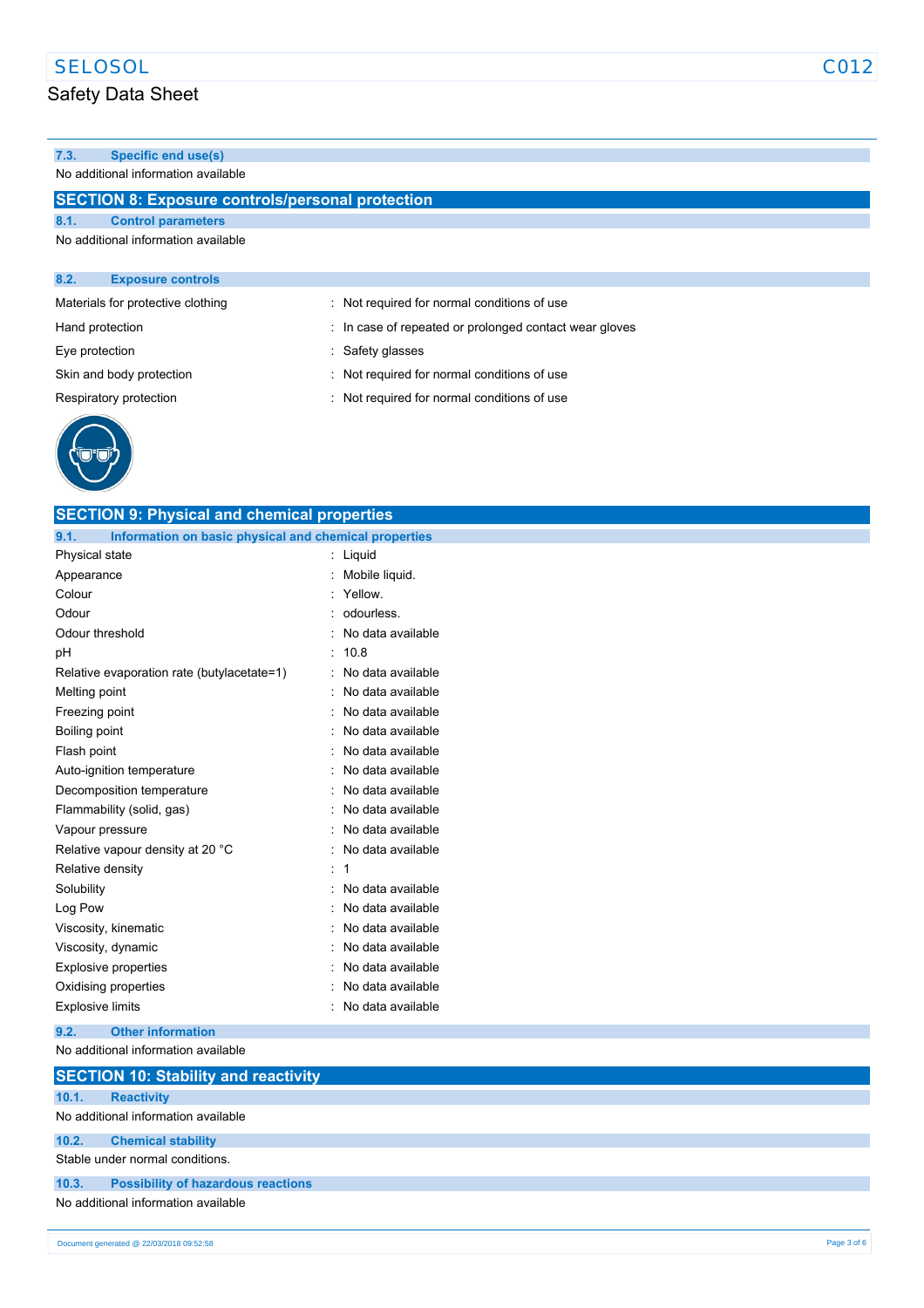| <b>SELOSOL</b> | C012 |
|----------------|------|
|----------------|------|

# Safety Data Sheet

| 10.4.                               | <b>Conditions to avoid</b>                        |  |
|-------------------------------------|---------------------------------------------------|--|
|                                     | No additional information available               |  |
| 10.5.                               | Incompatible materials                            |  |
|                                     | No additional information available               |  |
| 10.6.                               | <b>Example 3 Hazardous decomposition products</b> |  |
| No additional information available |                                                   |  |

| <b>SECTION 11: Toxicological information</b>          |                                              |
|-------------------------------------------------------|----------------------------------------------|
| Information on toxicological effects<br>11.1.         |                                              |
| Acute toxicity                                        | : Not classified                             |
| Skin corrosion/irritation                             | : Not classified<br>pH: 10.8                 |
| Serious eye damage/irritation                         | : Causes serious eye irritation.<br>pH: 10.8 |
| Respiratory or skin sensitisation                     | : Not classified                             |
| Germ cell mutagenicity                                | : Not classified                             |
| Carcinogenicity                                       | : Not classified                             |
| Reproductive toxicity                                 | : Not classified                             |
| Specific target organ toxicity (single exposure)      | : Not classified                             |
| Specific target organ toxicity (repeated<br>exposure) | : Not classified                             |
| Aspiration hazard                                     | : Not classified                             |

| <b>SECTION 12: Ecological information</b>          |                   |  |  |
|----------------------------------------------------|-------------------|--|--|
| 12.1.<br><b>Toxicity</b>                           |                   |  |  |
| Alcohol Alkoxylate (166736-08-9)                   |                   |  |  |
| LC50 fish 1                                        | $> 10 - 100$ mg/l |  |  |
| EC50 Daphnia 1                                     | $> 10 - 100$ mg/l |  |  |
| ErC50 (other aquatic plants)                       | $> 10 - 100$ mg/l |  |  |
| 12.2.<br><b>Persistence and degradability</b>      |                   |  |  |
| No additional information available                |                   |  |  |
| 12.3.<br><b>Bioaccumulative potential</b>          |                   |  |  |
| No additional information available                |                   |  |  |
| <b>Mobility in soil</b><br>12.4.                   |                   |  |  |
| No additional information available                |                   |  |  |
| <b>Results of PBT and vPvB assessment</b><br>12.5. |                   |  |  |
| No additional information available                |                   |  |  |
| 12.6.<br><b>Other adverse effects</b>              |                   |  |  |
| No additional information available                |                   |  |  |
| <b>SECTION 13: Disposal considerations</b>         |                   |  |  |
| 13.1.<br><b>Waste treatment methods</b>            |                   |  |  |
| No additional information available                |                   |  |  |
| <b>SECTION 14: Transport information</b>           |                   |  |  |
| In accordance with ADR / RID / IMDG / IATA / ADN   |                   |  |  |
| <b>UN number</b><br>14.1.                          |                   |  |  |
| Not regulated for transport                        |                   |  |  |
| 14.2.<br><b>UN proper shipping name</b>            |                   |  |  |
| Proper Shipping Name (ADR)<br>Not applicable       |                   |  |  |
| Proper Shipping Name (IMDG)<br>Not applicable      |                   |  |  |
| Proper Shipping Name (IATA)                        | Not applicable    |  |  |
| 14.3.<br><b>Transport hazard class(es)</b>         |                   |  |  |
| <b>ADR</b>                                         |                   |  |  |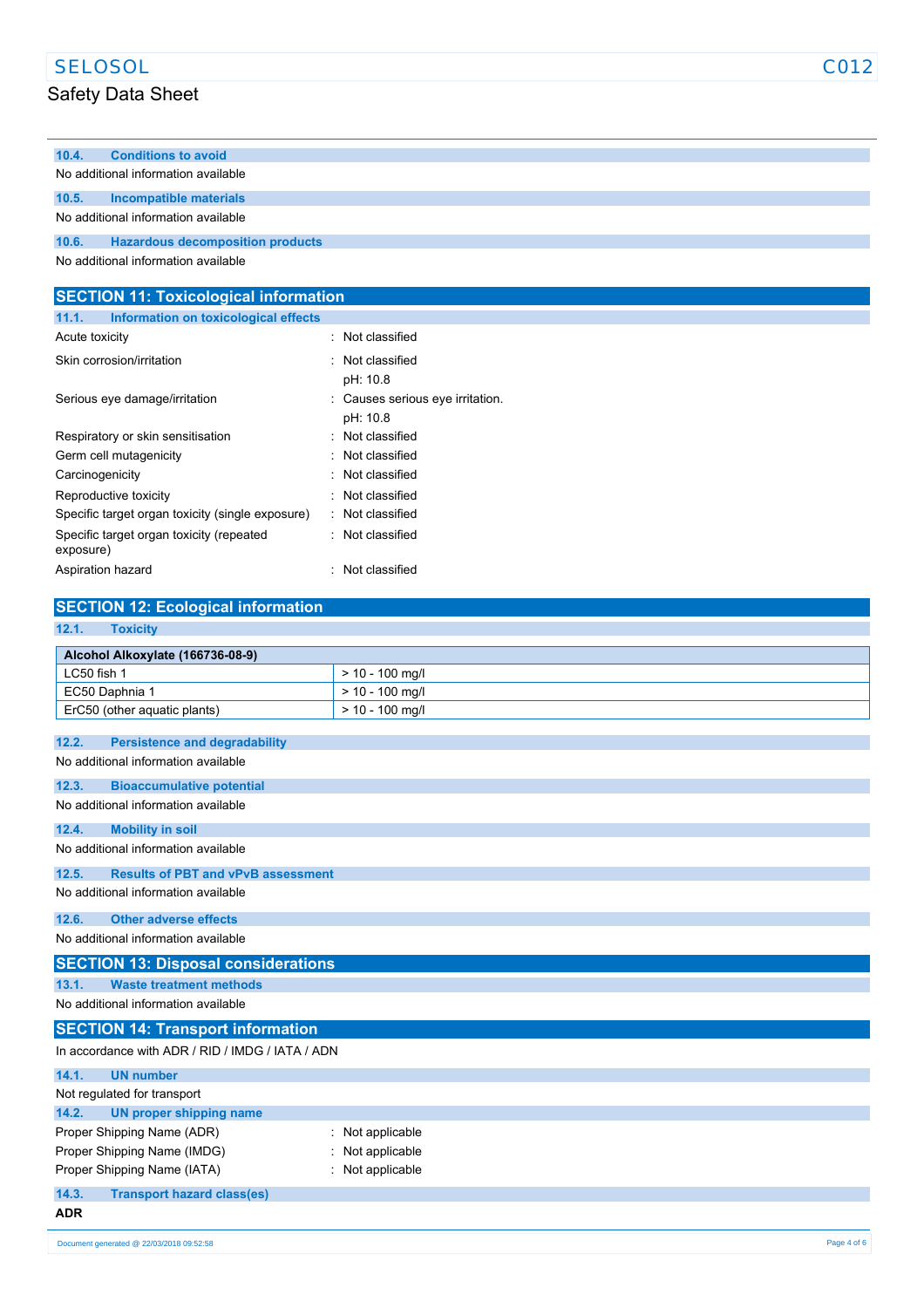### SELOSOL C012

### Safety Data Sheet

| Transport hazard class(es) (ADR)             | : Not applicable                         |
|----------------------------------------------|------------------------------------------|
| <b>IMDG</b>                                  |                                          |
| Transport hazard class(es) (IMDG)            | : Not applicable                         |
| <b>IATA</b>                                  |                                          |
| Transport hazard class(es) (IATA)            | : Not applicable                         |
|                                              |                                          |
| 14.4.<br><b>Packing group</b>                |                                          |
| Packing group (ADR)                          | : Not applicable                         |
| Packing group (IMDG)                         | : Not applicable                         |
| Packing group (IATA)                         | : Not applicable                         |
| <b>Environmental hazards</b><br>14.5.        |                                          |
| Dangerous for the environment                | : No                                     |
| Marine pollutant                             | : No                                     |
| Other information                            | : No supplementary information available |
| 14.6.<br><b>Special precautions for user</b> |                                          |

## **- Overland transport**

No data available

#### **- Transport by sea**

No data available

#### **- Air transport**

No data available

|  | 14.7. |  |  |  | <b>Transport in bulk according to Annex II of MARPOL 73/78 and the IBC Code</b> |
|--|-------|--|--|--|---------------------------------------------------------------------------------|
|--|-------|--|--|--|---------------------------------------------------------------------------------|

#### Not applicable

#### **SECTION 15: Regulatory information**

**15.1. Safety, health and environmental regulations/legislation specific for the substance or mixture**

#### **15.1.1. EU-Regulations**

Contains no REACH substances with Annex XVII restrictions Contains no substance on the REACH candidate list

Contains no REACH Annex XIV substances

#### **15.1.2. National regulations**

#### **Germany**

| <b>VwVwS Annex reference</b>                                                         |  | : Water hazard class (WGK) 1, slightly hazardous to water (Classification according to VwVwS,<br>Annex 4) |
|--------------------------------------------------------------------------------------|--|-----------------------------------------------------------------------------------------------------------|
| 12th Ordinance Implementing the Federal<br>Immission Control Act - 12 BlmSchV        |  | : Is not subject of the 12. BlmSchV (Hazardous Incident Ordinance)                                        |
| <b>Netherlands</b>                                                                   |  |                                                                                                           |
| SZW-lijst van kankerverwekkende stoffen                                              |  | : None of the components are listed                                                                       |
| SZW-lijst van mutagene stoffen                                                       |  | : None of the components are listed                                                                       |
| NIET-limitatieve lijst van voor de voortplanting<br>giftige stoffen - Borstvoeding   |  | : None of the components are listed                                                                       |
| NIET-limitatieve lijst van voor de voortplanting<br>giftige stoffen - Vruchtbaarheid |  | : None of the components are listed                                                                       |
| NIET-limitatieve lijst van voor de voortplanting<br>giftige stoffen – Ontwikkeling   |  | : None of the components are listed                                                                       |
| 15.2.<br><b>Chemical safety assessment</b>                                           |  |                                                                                                           |

No additional information available

### **SECTION 16: Other information**